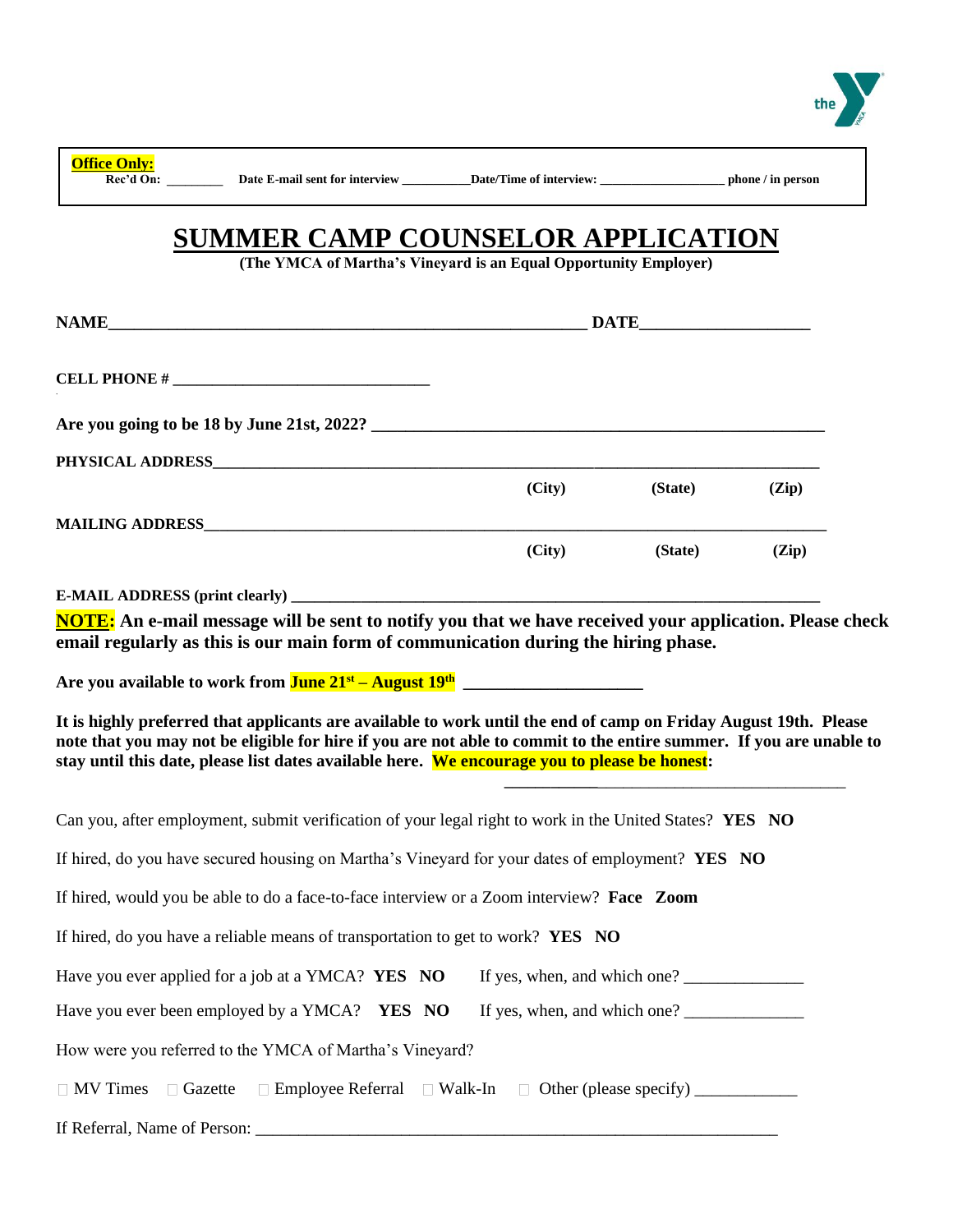#### **EDUCATION AND TRAINING**

| <b>SCHOOL NAME &amp; LOCATION</b>                                 | <b>Years Attended</b> |           | Graduate?    | What   | Major Subject/         |
|-------------------------------------------------------------------|-----------------------|-----------|--------------|--------|------------------------|
|                                                                   | From                  | To        | (Yes/No)     | Degree | <b>Total Hours</b>     |
|                                                                   |                       |           |              |        | (i f)                  |
|                                                                   |                       |           |              |        | applicable)            |
| Elementary                                                        |                       |           |              |        |                        |
|                                                                   |                       |           |              |        |                        |
| High School                                                       |                       |           |              |        |                        |
|                                                                   |                       |           |              |        |                        |
| College/University                                                |                       |           |              |        |                        |
|                                                                   |                       |           |              |        |                        |
| College/University                                                |                       |           |              |        |                        |
|                                                                   |                       |           |              |        |                        |
| <b>Highest Degree Earned</b>                                      |                       |           |              |        | <b>Overall College</b> |
|                                                                   |                       |           |              |        | Scholastic Average     |
| (Circle one number only): 1. High School 2. Associate 3. Bachelor |                       | 4. Master | 5. Doctorate |        |                        |
|                                                                   |                       |           |              |        |                        |

# **CERTIFICATIONS**

#### **(First Aid, CPR, Babysitting Cert., Lifeguard Cert.)**

| Type of Certification: |                         |
|------------------------|-------------------------|
| Date Received:         | <b>Expiration Date:</b> |
| Type of Certification: |                         |
| Date Received:         | <b>Expiration Date:</b> |
|                        |                         |
| Type of Certification: |                         |

\*\*If hired for a camp counselor position, would you be willing and able to participate in the American Red Cross Lifeguard Certification Course offered at the YMCA of MV?

**YES NO**

## **WHICH AGE GROUP WOULD YOU PREFER TO WORK WITH?**

- ❑ **5 & 6-year-olds**
- ❑ **Children Entering Grades 1-3**
- ❑ **Children Entering Grades 4-6**
- ❑ **Children Entering Grades 7 & 8**

**\*\*\*Please note our camp day is 8:30am-4:00pm. If hired you must have availability Monday through Friday 8:15am-4:00pm.**

**\*\*\*Please note no vacation time off is guaranteed from June 21st -August 19th Monday – Friday August 19th .**

## **CAMP WORK EXPERIENCE (Begin with your most recent job):**

| Camp Name and Address <b>Camp Name and Address</b>                                                                                                                                                                                   |
|--------------------------------------------------------------------------------------------------------------------------------------------------------------------------------------------------------------------------------------|
|                                                                                                                                                                                                                                      |
| Job Title and Salary <b>Executive Contract Contract Contract Contract Contract Contract Contract Contract Contract Contract Contract Contract Contract Contract Contract Contract Contract Contract Contract Contract Contract C</b> |
|                                                                                                                                                                                                                                      |
| Reason for Leaving<br><u>Example 2014</u>                                                                                                                                                                                            |
| (ottoob additional page if pecossary)                                                                                                                                                                                                |

(attach additional page if necessary)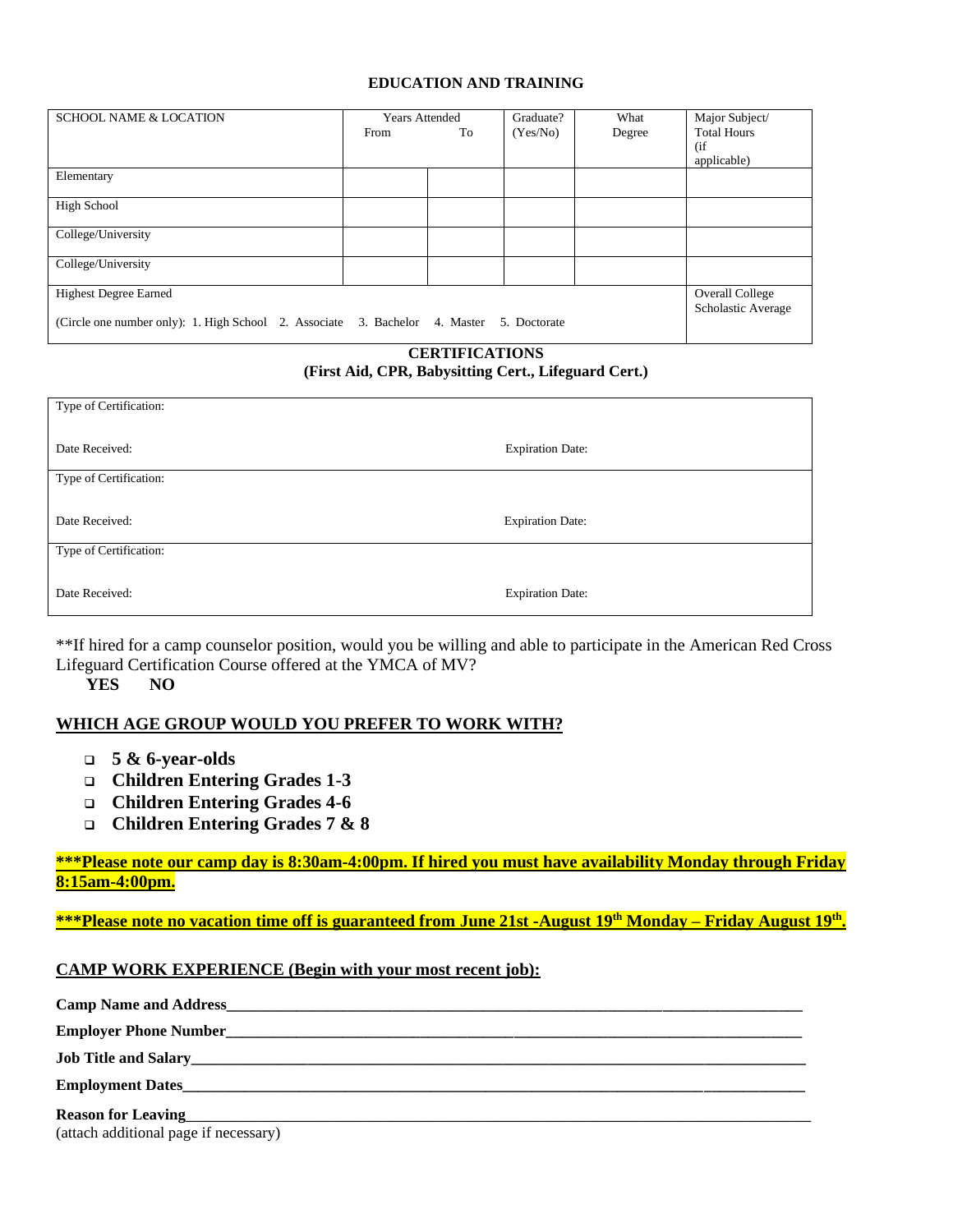# **GENERAL WORK EXPERIENCE (Begin with your most recent job):**

| Job Title and Salary<br><u>Letter and Salary</u>                                                                                                                                                                                     |
|--------------------------------------------------------------------------------------------------------------------------------------------------------------------------------------------------------------------------------------|
| Employment Dates                                                                                                                                                                                                                     |
| Reason for Leaving <u>contract the contract of the contract of the contract of the contract of the contract of the contract of the contract of the contract of the contract of the contract of the contract of the contract of t</u> |
|                                                                                                                                                                                                                                      |
|                                                                                                                                                                                                                                      |
|                                                                                                                                                                                                                                      |
| Job Title and Salary<br><u>Letter and Salary</u>                                                                                                                                                                                     |
|                                                                                                                                                                                                                                      |
| Reason for Leaving<br><u>Reason</u> for Leaving                                                                                                                                                                                      |
|                                                                                                                                                                                                                                      |
| Have you ever been convicted of a crime? ____________If so, please explain ___________________________________                                                                                                                       |

**\_\_\_\_\_\_\_\_\_\_\_\_\_\_\_\_\_\_\_\_\_\_\_\_\_\_\_\_\_\_\_\_\_\_\_\_\_\_\_\_\_\_\_\_\_\_\_\_\_\_\_\_\_\_\_\_\_\_\_\_\_\_\_\_\_\_\_\_\_\_\_\_\_\_\_\_\_\_\_\_\_**

**In the following categories, please put a numeral '1' before activities you can organize and teach; put a numeral '2' before activities you can assist in teaching; and '3' for those you would be interested in learning about.** 



**\_\_\_\_\_\_\_\_\_\_\_\_\_\_\_\_\_\_\_\_\_\_\_\_\_\_\_\_\_\_\_\_\_\_\_\_\_\_\_\_\_\_\_\_\_\_\_\_\_\_\_\_\_\_\_\_\_\_\_\_\_\_\_\_\_\_\_\_\_\_\_\_\_\_\_\_\_\_\_\_\_\_\_\_\_\_\_\_\_\_\_\_\_\_\_\_\_ \_\_\_\_\_\_\_\_\_\_\_\_\_\_\_\_\_\_\_\_\_\_\_\_\_\_\_\_\_\_\_\_\_\_\_\_\_\_\_\_\_\_\_\_\_\_\_\_\_\_\_\_\_\_\_\_\_\_\_\_\_\_\_\_\_\_\_\_\_\_\_\_\_\_\_\_\_\_\_\_\_\_\_\_\_\_\_\_\_\_\_\_\_\_\_\_\_ \_\_\_\_\_\_\_\_\_\_\_\_\_\_\_\_\_\_\_\_\_\_\_\_\_\_\_\_\_\_\_\_\_\_\_\_\_\_\_\_\_\_\_\_\_\_\_\_\_\_\_\_\_\_\_\_\_\_\_\_\_\_\_\_\_\_\_\_\_\_\_\_\_\_\_\_\_\_\_\_\_\_\_\_\_\_\_\_\_\_\_\_\_\_\_\_\_**

**\_\_\_\_\_\_\_\_\_\_\_\_\_\_\_\_\_\_\_\_\_\_\_\_\_\_\_\_\_\_\_\_\_\_\_\_\_\_\_\_\_\_\_\_\_\_\_\_\_\_\_\_\_\_\_\_\_\_\_\_\_\_\_\_\_\_\_\_\_\_\_\_\_\_\_\_\_\_\_\_\_\_\_\_\_\_\_\_\_ \_\_\_\_\_\_\_\_\_\_\_\_\_\_\_\_\_\_\_\_\_\_\_\_\_\_\_\_\_\_\_\_\_\_\_\_\_\_\_\_\_\_\_\_\_\_\_\_\_\_\_\_\_\_\_\_\_\_\_\_\_\_\_\_\_\_\_\_\_\_\_\_\_\_\_\_\_\_\_\_\_\_\_\_\_\_\_\_\_\_\_\_\_\_\_\_\_\_ \_\_\_\_\_\_\_\_\_\_\_\_\_\_\_\_\_\_\_\_\_\_\_\_\_\_\_\_\_\_\_\_\_\_\_\_\_\_\_\_\_\_\_\_\_\_\_\_\_\_\_\_\_\_\_\_\_\_\_\_\_\_\_\_\_\_\_\_\_\_\_\_\_\_\_\_\_\_\_\_\_\_\_\_\_\_\_\_\_\_\_\_\_\_\_\_\_\_**

# **VOLUNTEER EXPERIENCE (Related to school, church, sports, extra curricular, etc.):** \_\_\_\_\_\_\_\_\_\_

**Please describe qualities you possess that would make you an effective team member.**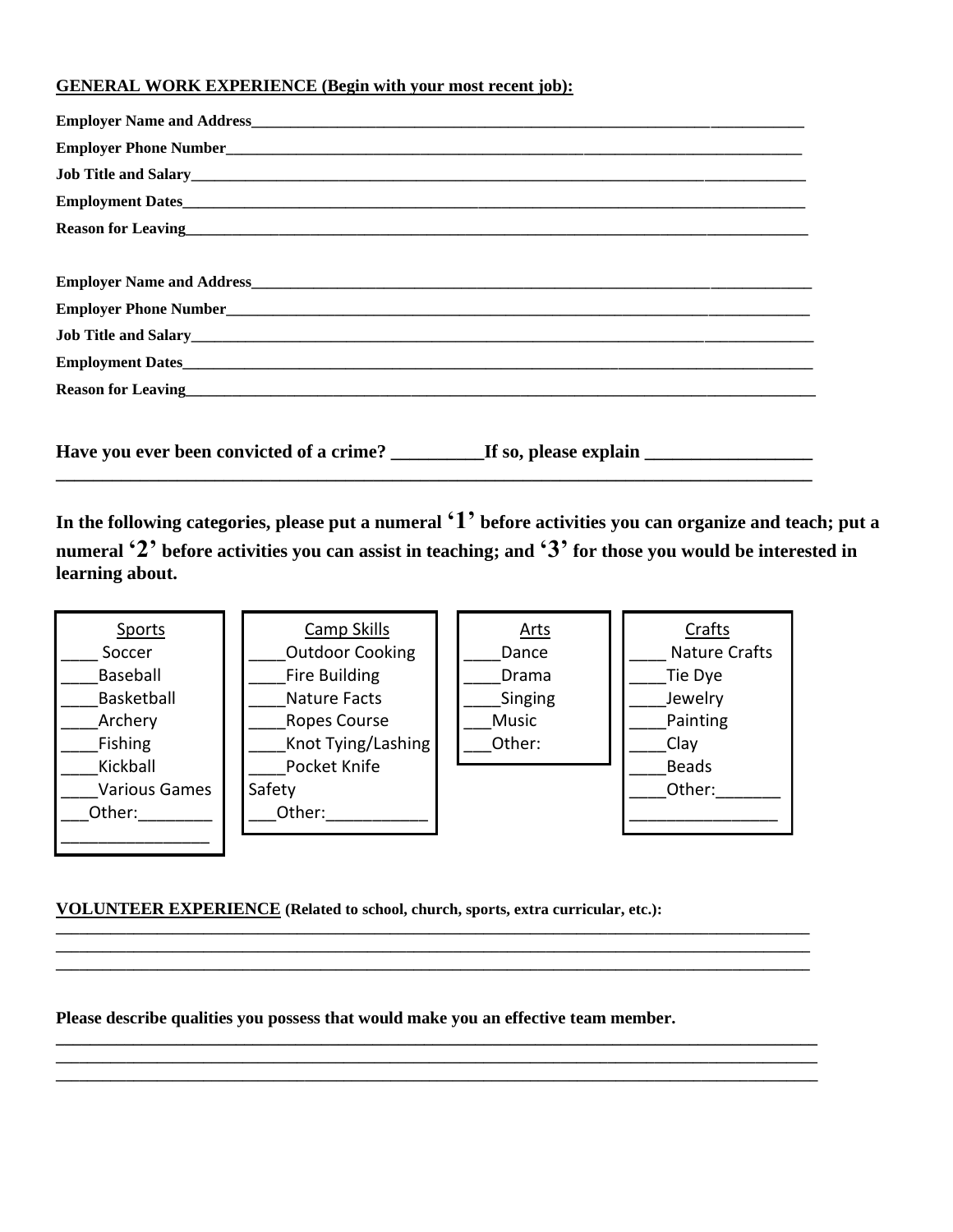**Considering the limited pay and long hours, explain why you are applying to work at our camp?**

**One of our camp philosophies is "Make Friends, Make Memories, Make A Difference". How would you implement this philosophy into a typical camp day?**

**\_\_\_\_\_\_\_\_\_\_\_\_\_\_\_\_\_\_\_\_\_\_\_\_\_\_\_\_\_\_\_\_\_\_\_\_\_\_\_\_\_\_\_\_\_\_\_\_\_\_\_\_\_\_\_\_\_\_\_\_\_\_\_\_\_\_\_\_\_\_\_\_\_\_\_\_\_\_\_\_\_\_\_\_\_\_\_\_\_\_ \_\_\_\_\_\_\_\_\_\_\_\_\_\_\_\_\_\_\_\_\_\_\_\_\_\_\_\_\_\_\_\_\_\_\_\_\_\_\_\_\_\_\_\_\_\_\_\_\_\_\_\_\_\_\_\_\_\_\_\_\_\_\_\_\_\_\_\_\_\_\_\_\_\_\_\_\_\_\_\_\_\_\_\_\_\_\_\_\_\_**

**\_\_\_\_\_\_\_\_\_\_\_\_\_\_\_\_\_\_\_\_\_\_\_\_\_\_\_\_\_\_\_\_\_\_\_\_\_\_\_\_\_\_\_\_\_\_\_\_\_\_\_\_\_\_\_\_\_\_\_\_\_\_\_\_\_\_\_\_\_\_\_\_\_\_\_\_\_\_\_\_\_\_\_\_\_\_\_\_\_\_**  $\ldots$  . The contribution of the contribution of the contribution of the contribution of the contribution of the contribution of the contribution of the contribution of the contribution of the contribution of the contribut \_\_\_\_\_\_\_\_\_\_\_\_\_\_\_\_\_\_\_\_\_\_\_\_\_\_\_\_\_\_\_\_\_\_\_\_\_\_\_\_\_\_\_\_\_\_\_\_\_\_\_\_\_\_\_\_\_\_\_\_\_\_\_\_\_\_\_\_\_\_\_\_\_\_\_\_\_\_\_\_\_\_\_\_\_\_\_\_\_\_

#### **REFERENCE DATA**

**\_\_\_\_\_\_\_\_\_\_\_\_\_\_\_\_\_\_\_\_\_\_\_\_\_\_\_\_\_\_\_\_\_\_\_\_\_\_\_\_\_\_\_\_\_\_\_\_\_\_\_\_\_\_\_\_\_\_\_\_\_\_\_\_\_\_\_\_\_\_\_\_\_\_\_\_\_\_\_\_\_\_\_\_\_\_\_\_\_\_ \_\_\_\_\_\_\_\_\_\_\_\_\_\_\_\_\_\_\_\_\_\_\_\_\_\_\_\_\_\_\_\_\_\_\_\_\_\_\_\_\_\_\_\_\_\_\_\_\_\_\_\_\_\_\_\_\_\_\_\_\_\_\_\_\_\_\_\_\_\_\_\_\_\_\_\_\_\_\_\_\_\_\_\_\_\_\_\_\_\_**

# **PROFESSIONAL/WORK REFERENCES WE MAY CONTACT – MUST BE PROVIDED 3 TO BE CONSIDERED FOR EMPLOYMENT (two professional if available, one familial)**

| <b>NAME</b> | <b>EMPLOYER</b> | PHONE and EMAIL ADDRESS (both please!) |
|-------------|-----------------|----------------------------------------|
|             |                 |                                        |
|             |                 |                                        |
|             |                 |                                        |
|             |                 |                                        |
|             |                 |                                        |
|             |                 |                                        |
|             |                 |                                        |
|             |                 |                                        |
|             |                 |                                        |
|             |                 |                                        |
|             |                 |                                        |
|             |                 |                                        |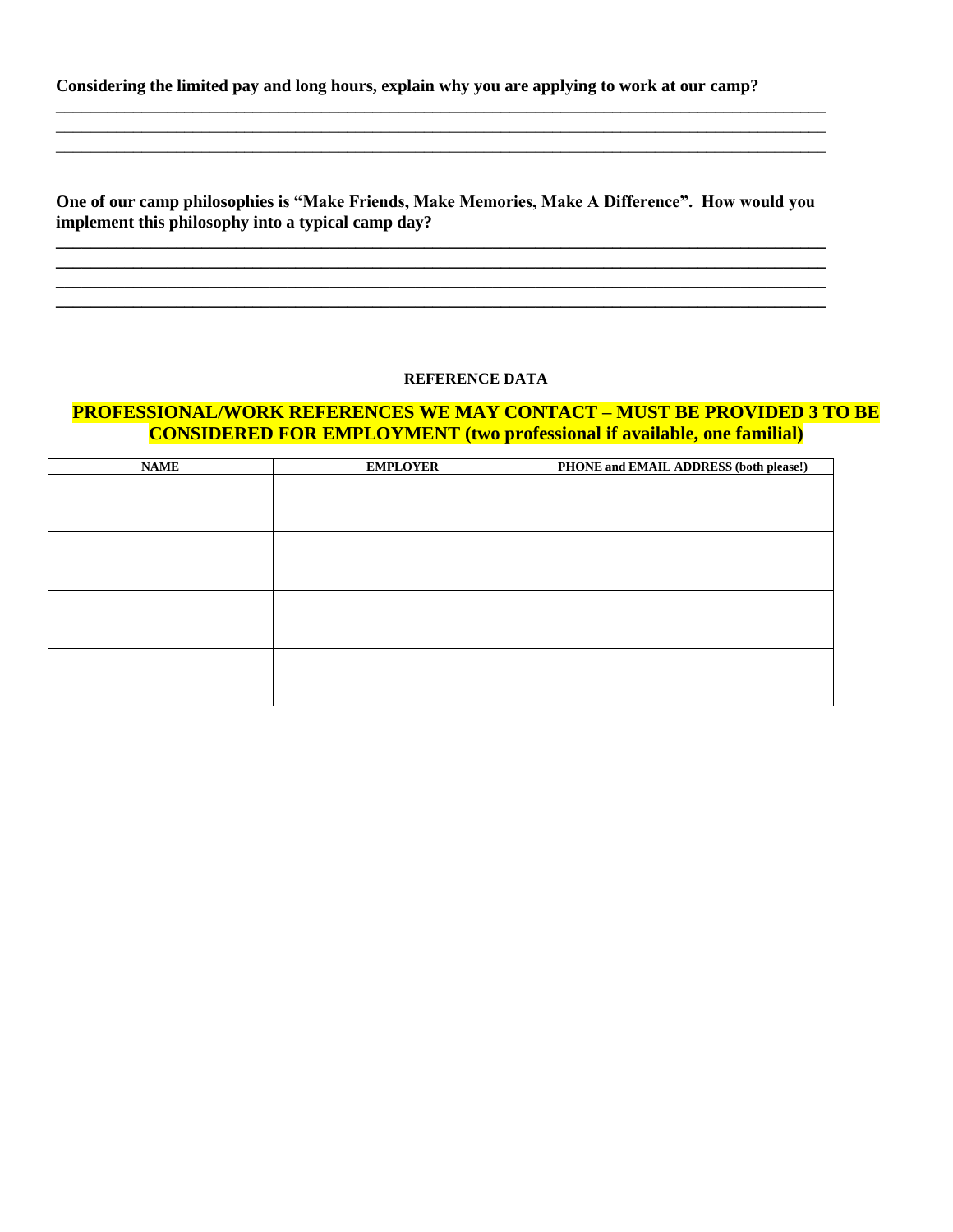#### **PRE-EMPLOYMENT CERTIFICATION Must be initialed to be considered for employment**

**The YMCA mission embraces "building a healthy mind, spirit and body for all". Applying for a position at our camp implies that you are committed to being a positive influence and role model. Your signature below indicates willingness to deliver the YMCA mission and our camp philosophy to our campers and your fellow staff.**

#### **I certify that all the information provided on this application is true, complete and correct.**

| Initial            | I understand that this application is only valid for the position applied for at present and that the YMCA is not obligated to<br>retain or consider this application for future openings.                                                                                                                                                                                                                                                                                                                                                                                                                                                                                     |
|--------------------|--------------------------------------------------------------------------------------------------------------------------------------------------------------------------------------------------------------------------------------------------------------------------------------------------------------------------------------------------------------------------------------------------------------------------------------------------------------------------------------------------------------------------------------------------------------------------------------------------------------------------------------------------------------------------------|
|                    | I authorize investigation of all statements contained in this application. I understand that falsification, misrepresentation or<br>omission of facts called for will result in immediate termination from employment or removal of my application from<br>consideration. I authorize the YMCA to secure information about my experience with former employers, education<br>institutions and agencies, and for those parties to provide information concerning my experience releasing all parties from<br>any liability arising there from. I understand that any employment offer is contingent upon the results of criminal<br>history and sex offender background checks. |
| Initial<br>Initial | If employed by the YMCA I will abide by Association policies and rules. I understand that I will be required to possess a<br>current and valid driver's license if my position requires me to drive in the course of my work.                                                                                                                                                                                                                                                                                                                                                                                                                                                  |
| Initial            | Should an employment offer be made, I understand that I will be required to furnish a verifiable Social Security Number as<br>part of my background checks.                                                                                                                                                                                                                                                                                                                                                                                                                                                                                                                    |

**My signature below certifies that I have read and understand the foregoing and to the best of my knowledge and belief, the information on this form is true and correct.**

**My signature below also certifies that I agree to be bound by the terms and conditions stated in this application. This application contains all the understandings and agreements between the YMCA and me concerning the nature of my potential employment, if any, by the YMCA and supersedes all prior and/or contemporaneous practices, oral or written agreements, understandings, statements, representations and promises, express or implied, between the YMCA and me. I understand and agree that, except as noted above, no person who is either an agent or employee of the YMCA may modify, delete, vary or contradict, whether orally or in writing, the terms and conditions set forth herein.**

Applicant Signature Date of Application

**Please email application to Tara Dinkel, Camp Director, at** [tdinkel@ymcamv.org](mailto:tdinkel@ymcamv.org)

\_\_\_\_\_\_\_\_\_\_\_\_\_\_\_\_\_\_\_\_\_\_\_\_\_\_\_\_\_\_\_\_\_\_\_\_\_\_\_ \_\_\_\_\_\_\_\_\_\_\_\_\_\_\_\_\_\_\_\_\_\_\_\_\_\_\_\_\_\_

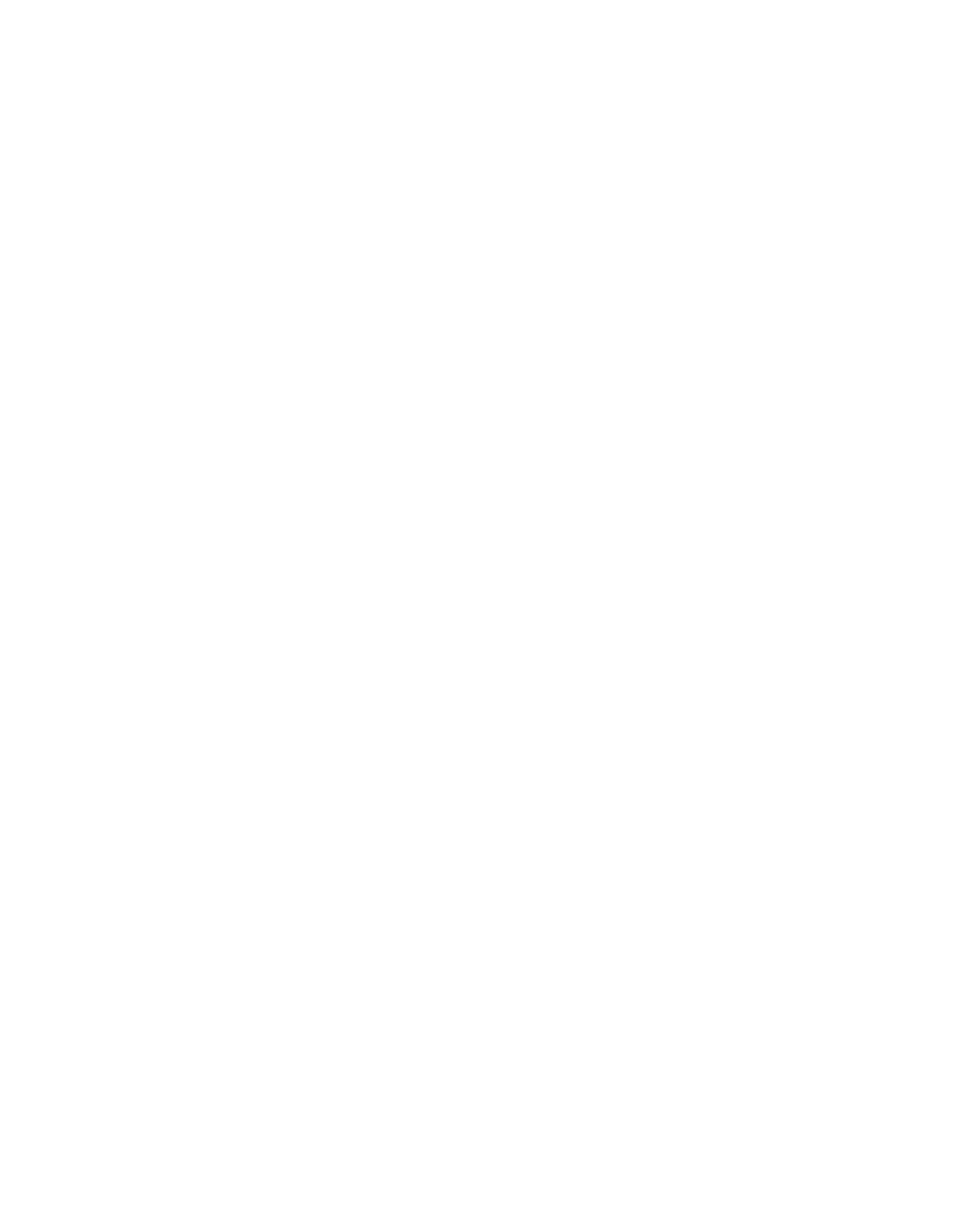# **All employees must complete this**

**form.**

The YMCA of Martha's Vineyard, Inc. CORI REQUEST FORM

The YMCA of Martha's Vineyard, Inc., is registered under the provisions of M.G.L c. 6, 172 to receive a CORI **for the purpose of screening current and otherwise qualified prospective employees and volunteers. The YMCA of Martha's Vineyard has authorized Kelly Neadow to submit CORI checks to the Massachusetts Department of Criminal Justice Information Services (DCJIS) and to Hire Right. The YMCA of Martha's Vineyard, like other YMCAs, conducts criminal record checks every two years for all of its current employees/volunteers. I understand that a criminal record check will be conducted for conviction and pending criminal case information. The information below is correct to the best of my knowledge.**

| Employee Signature                                                                                                                                                                                                                                                                                                                                                                                                                                                   |                      | Date                                         |  |
|----------------------------------------------------------------------------------------------------------------------------------------------------------------------------------------------------------------------------------------------------------------------------------------------------------------------------------------------------------------------------------------------------------------------------------------------------------------------|----------------------|----------------------------------------------|--|
| <b>Employee Information (Please Print):</b>                                                                                                                                                                                                                                                                                                                                                                                                                          |                      |                                              |  |
|                                                                                                                                                                                                                                                                                                                                                                                                                                                                      |                      |                                              |  |
| Employee Maiden Name or Alias (if applicable) Mother's                                                                                                                                                                                                                                                                                                                                                                                                               |                      |                                              |  |
| Full Maiden Name                                                                                                                                                                                                                                                                                                                                                                                                                                                     |                      |                                              |  |
|                                                                                                                                                                                                                                                                                                                                                                                                                                                                      |                      |                                              |  |
| Date of Birth Place of Birth Place of Birth                                                                                                                                                                                                                                                                                                                                                                                                                          |                      |                                              |  |
|                                                                                                                                                                                                                                                                                                                                                                                                                                                                      |                      |                                              |  |
|                                                                                                                                                                                                                                                                                                                                                                                                                                                                      |                      |                                              |  |
| Current Physical Address: No. 1996. The Contract of the Contract of the Contract of the Contract of the Contract of the Contract of the Contract of the Contract of the Contract of the Contract of the Contract of the Contra                                                                                                                                                                                                                                       |                      |                                              |  |
|                                                                                                                                                                                                                                                                                                                                                                                                                                                                      |                      |                                              |  |
| Sex: Height: ft. in. Weight: Weight: Eye Color: Race: _______                                                                                                                                                                                                                                                                                                                                                                                                        |                      |                                              |  |
|                                                                                                                                                                                                                                                                                                                                                                                                                                                                      |                      |                                              |  |
| The above information was verified by reviewing the following form of government issued photographic identification (Driver's                                                                                                                                                                                                                                                                                                                                        |                      |                                              |  |
|                                                                                                                                                                                                                                                                                                                                                                                                                                                                      |                      |                                              |  |
| *The CHSB Identify Theft Index PIN Number is to be completed by those applicants that have been issued an Identity Theft Index<br>PIN Number by the CHSB. Certified agencies are required to provide all applicants the opportunity to include this information to<br>ensure the accuracy of the CORI request process. All CORI request forms that include this field are required to be submitted<br>to the CHSB via mail or by fax to 617-660-4614 For HR Use Only |                      |                                              |  |
| <b>Signature of Authorized YMCA Employee</b>                                                                                                                                                                                                                                                                                                                                                                                                                         | <b>Date Received</b> | Date Submitted Batch ID Date Report Received |  |

Please turn over/see second page for additional signature and date needed, thank you!